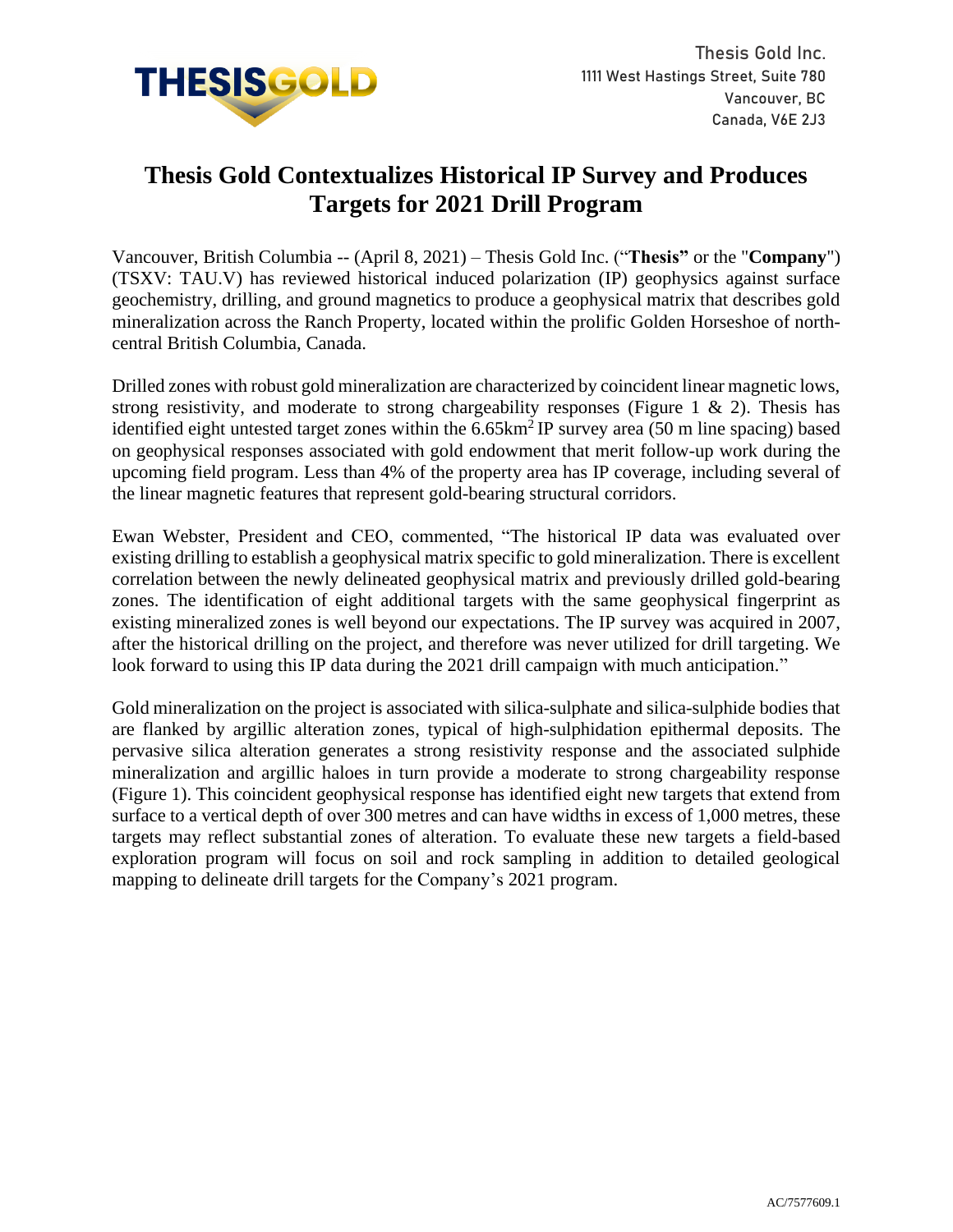

Figure 1: 2007 IP Data a) Chargeability response at Bonanza against trench gold assays, b) untested coincident chargeability-resistivity-magnetic anomalies over IP chargeability, c) Resistivity response at Bonanza against trench gold assays, d) untested coincident chargeability-resistivity-magnetic anomalies over IP resistivity

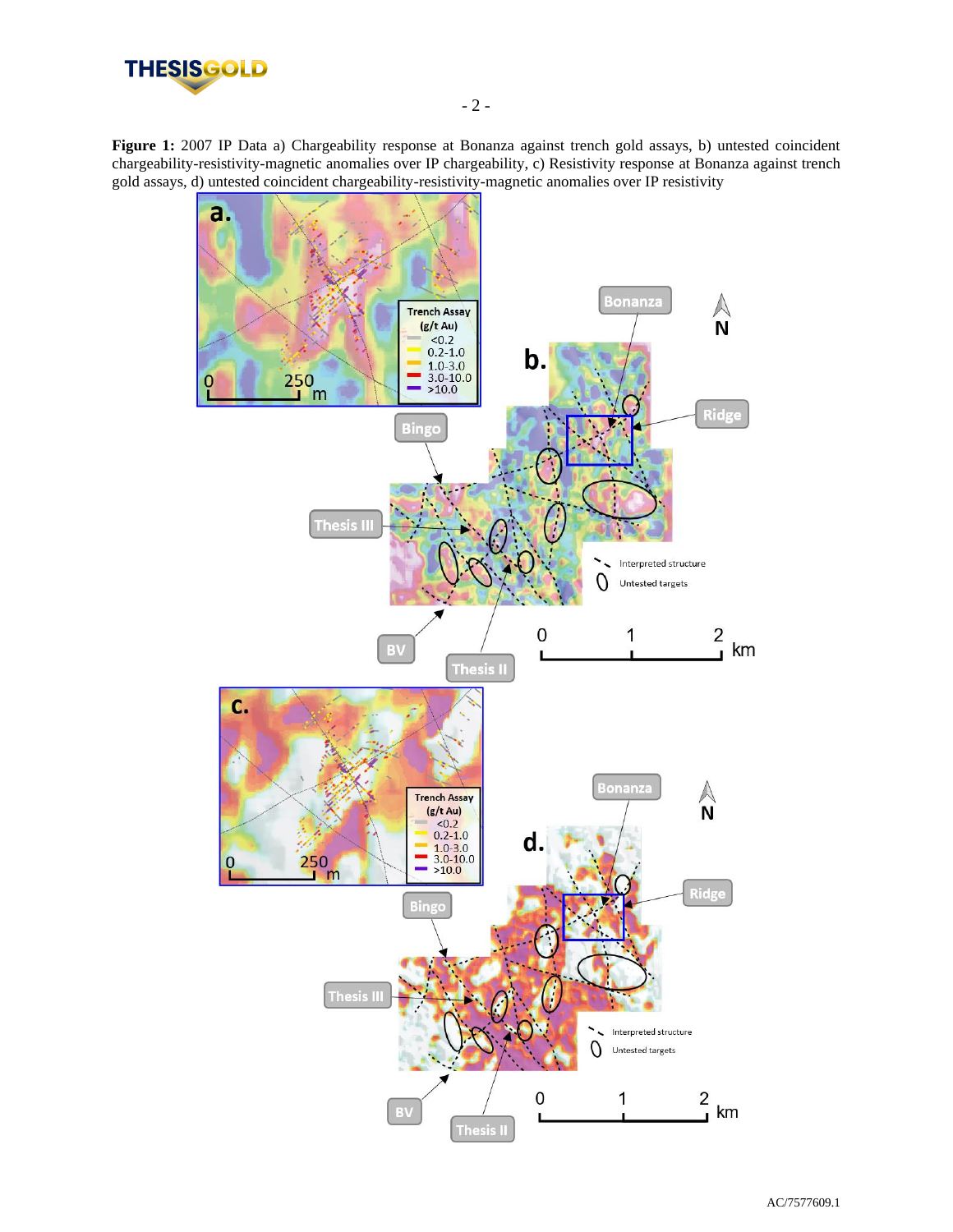

**Figure 2:** 2007 IP survey area over ground magnetics, with newly identified geophysical targets.

- 3 -



The technical content of this news release has been reviewed and approved by Michael Dufresne, M.Sc, P.Geol., P.Geo., a qualified person as defined by National Instrument 43-101.

On behalf of the Board of Directors **Thesis Gold Inc.**

*"Ewan Webster"*

Ewan Webster Ph.D., P.Geo. President, CEO and Director

**About Thesis Gold Inc.**